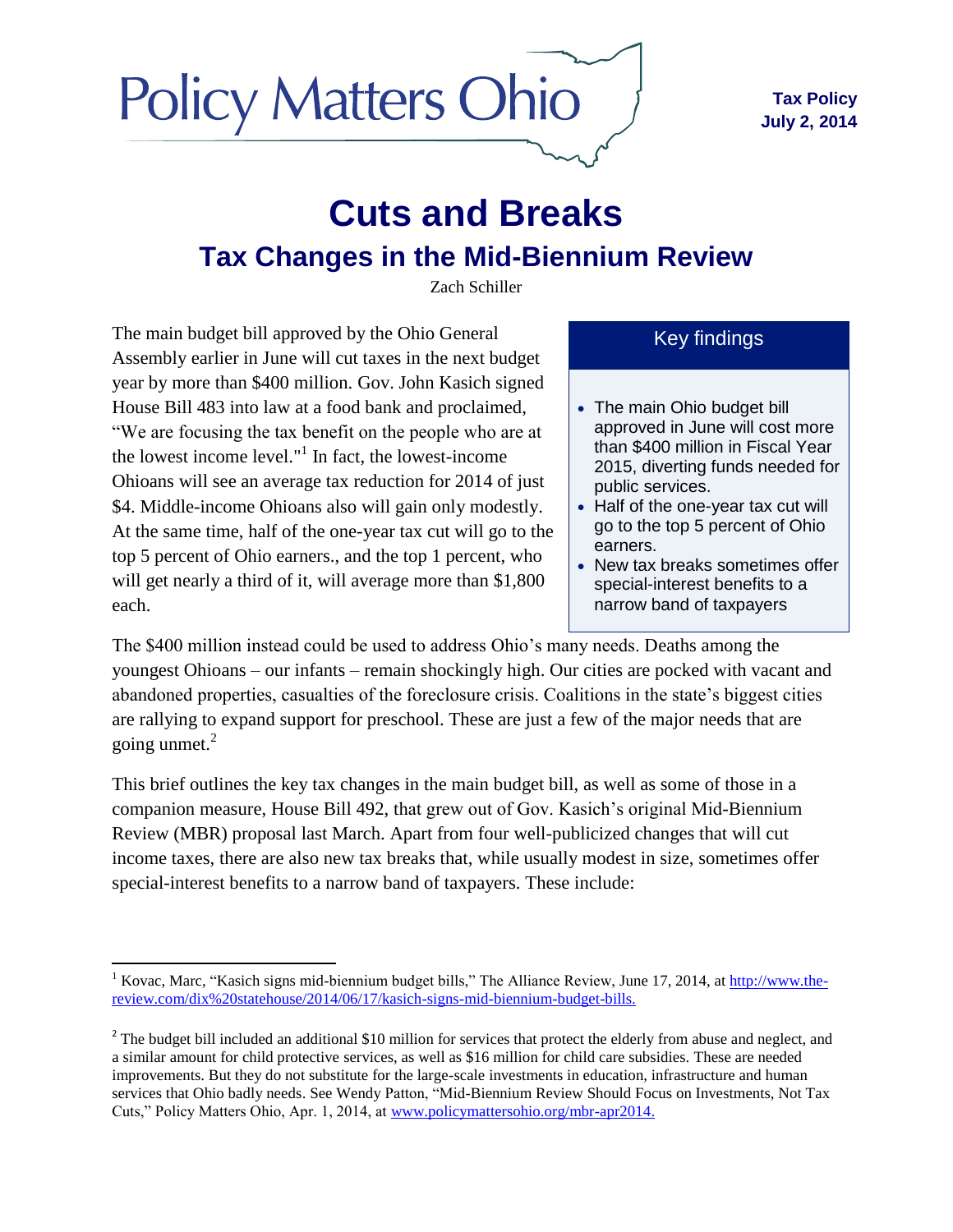- Revised tax breaks that allow investors to more easily receive tax credits for investments in small companies, which merely have to keep paying existing employees for investors to qualify;
- Allowing a particular company to apply for a local property tax break that until now, according to state rulings, had not met technical requirements;
- Temporarily allowing an estimated \$39 million in previously awarded historic-preservation tax credits to be taken against the Commercial Activity Tax, which investors otherwise would not have been able to use because of changes in tax law; and
- Expanding a recently approved property-tax break so it likely covers the Moose fraternal organization.

The four income-tax cut provisions will:

- Accelerate the last piece of an across-the-board, 10 percent income-tax cut approved last year, so that the final 1 percent reduction scheduled to take place in calendar year 2015 will instead take place this year;
- Temporarily add to a tax break for business income that goes to anyone who shares in the profit of a partnership or other entity whose income passes through to its owners. This deduction, first created a year ago, is being increased for this year to 75 percent of the first \$250,000 in such income (it was 50 percent);
- Increase personal exemptions under the income tax. Taxpayers with Ohio adjusted gross income of \$40,000 or less will see their exemptions increase from \$1,700 to \$2,200 starting in tax year 2014; those with income over \$40,000 but less than or equal to \$80,000 will see an increase to  $$1,950$ ,<sup>3</sup> and
- Boost Ohio's state Earned Income Tax Credit, first approved last year, to 10 percent from the current 5 percent of the federal credit. However, unlike the federal credit, this state income-tax credit will remain nonrefundable and capped, so that most of Ohio's poorest earners would see very little gain from the change.<sup>4</sup>

As detailed below in Table 1, the four changes will cost more than \$400 million in Fiscal Year 2015. Though the measure as passed makes the expanded business deduction contingent on the state having the funds available, this is highly likely. Table 1 shows estimates by the Legislative Service Commission (LSC) and the Kasich administration, respectively, for the impact of each of these changes. Figures are for Fiscal Year 2015, unless otherwise noted.

 $3$  Gov. Kasich earlier this year proposed increases in the personal exemption for these two groups. His proposal called for larger increases – to \$2,700 and \$2,200, respectively.

<sup>&</sup>lt;sup>4</sup> Most state EITCs also are refundable. This means that a tax filer gets a refund if the credit exceeds their incometax liability.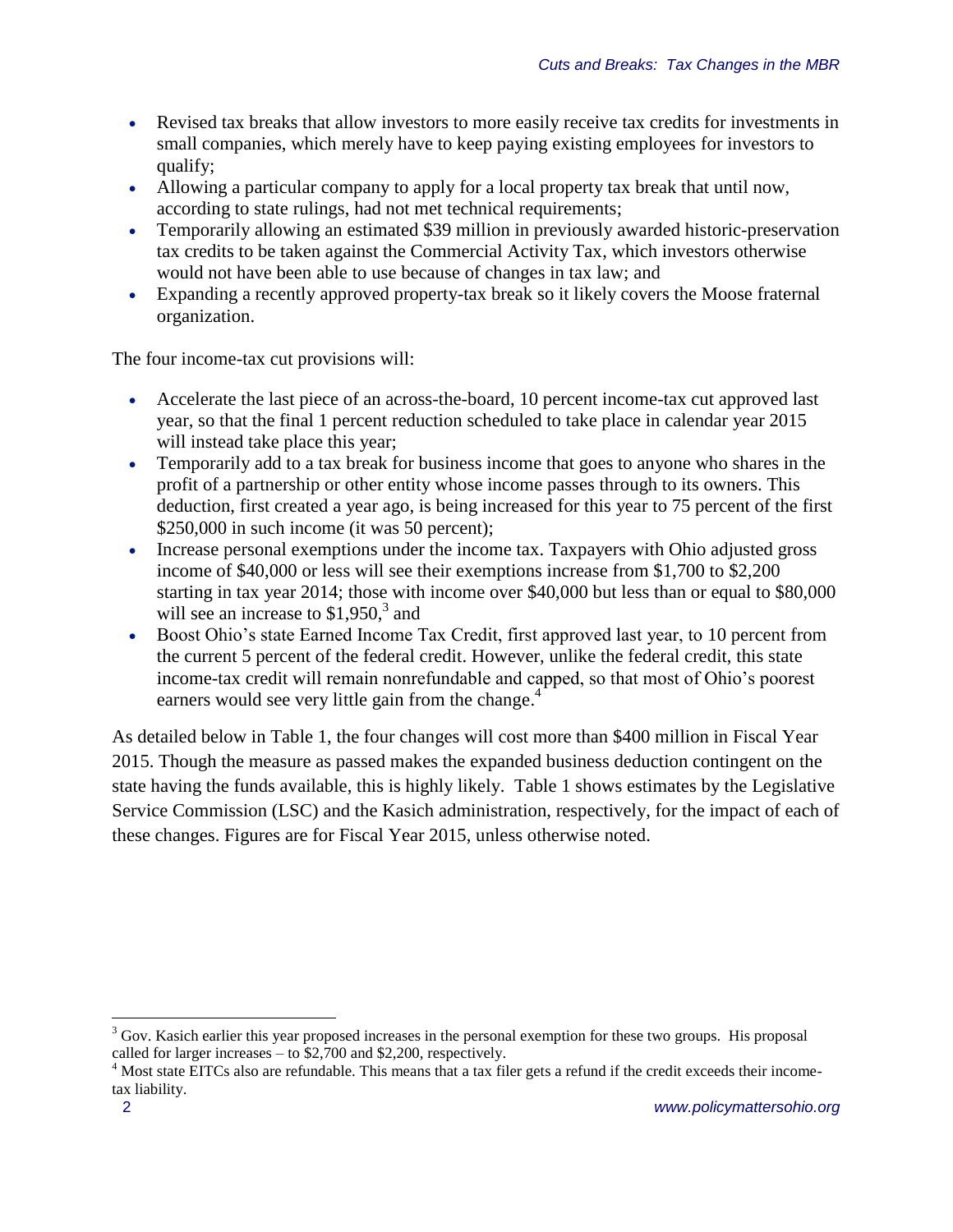| Table <sub>1</sub>                                                                                            |                                               |                          |  |  |  |  |  |  |
|---------------------------------------------------------------------------------------------------------------|-----------------------------------------------|--------------------------|--|--|--|--|--|--|
| Estimated one-year costs of key tax changes in HB 483<br>Fiscal Year 2015, all funds (unless otherwise noted) |                                               |                          |  |  |  |  |  |  |
|                                                                                                               | <b>Legislative Service</b>                    | Department of            |  |  |  |  |  |  |
| Change in tax law                                                                                             | <b>Commission estimate</b>                    | <b>Taxation estimate</b> |  |  |  |  |  |  |
| Acceleration of income-tax cut                                                                                | \$100 million                                 | \$94 million             |  |  |  |  |  |  |
| Expanding business-income tax break                                                                           | Up to \$290 million<br>(General Revenue Fund) | \$229 million            |  |  |  |  |  |  |
| Increases in personal exemptions                                                                              | \$74 million                                  | \$54 million             |  |  |  |  |  |  |
| Increased Nonrefundable Earned Income Tax<br>Credit                                                           | \$17 million, Tax Year<br>2014                | \$25 million             |  |  |  |  |  |  |
| <b>Total</b>                                                                                                  | Up to \$481 million                           | \$402 million            |  |  |  |  |  |  |
| <b>Source:</b> Legislative Service Commission and Ohio Department of Taxation.                                |                                               |                          |  |  |  |  |  |  |

Low- and middle-income Ohioans pay more as a share of their incomes in state and local taxes than upper-income Ohioans do.<sup>5</sup> That's because sales, excise and property taxes fall more heavily on the less affluent. By contrast, Ohio's progressive income tax increases as income rises, making it the state's only major tax that is based on the ability to pay. Cutting the income tax provides little or no benefit to the poorest Ohioans because while they pay significant amounts of other taxes, they don't have much income-tax liability. And while middle-income residents get some benefit from the two permanent income-tax cuts, increasing the EITC and boosting personal exemptions, it is quite limited. The average 2014 savings for Ohio residents in the middle 20 percent of the earnings spectrum is just \$36 on average (see Table 2 below).

Recent Ohio tax cuts have not been shown to create jobs. The legislature passed a tax-cut package in June 2013, including income-tax rate reductions and the business-owner tax break; since then, Ohio has gained 43,100 jobs. This 0.8 percent increase compares with a state job gain of 66,300, or 1.3 percent, in the 11 months before the tax break was approved, and a 1.5 percent gain during 2012. Between June 2013 and May 2014, the number of jobs in the United States grew by 1.6 percent, nearly twice as strong as Ohio's growth. There has been no surge in Ohio job creation since this tax break and the rate cut were approved. Since 2005, when legislators slashed income-tax rates and eliminated Ohio's corporate income tax, Ohio has lost jobs, though

 5 "Ohio State and Local Taxes Hit Poor and Middle Class Much Harder than Wealthy," Policy Matters Ohio, Jan. 30, 2013, a[t http://www.policymattersohio.org/income-tax-jan2013.](http://www.policymattersohio.org/income-tax-jan2013.) That analysis from January 2013 does not include the tax changes approved by the General Assembly last year, which primarily benefited the top income earners in the state and exacerbated this fundamental inequality. See Patton, Wendy, Zach Schiller and Piet van Lier, "Overview: Ohio's 2014-2015 Budget," Policy Matters Ohio, Oct. 3, 2013, Table 1, p. 5, at [www.policymattersohio.org/budget-oct2013.](http://www.policymattersohio.org/budget-oct2013)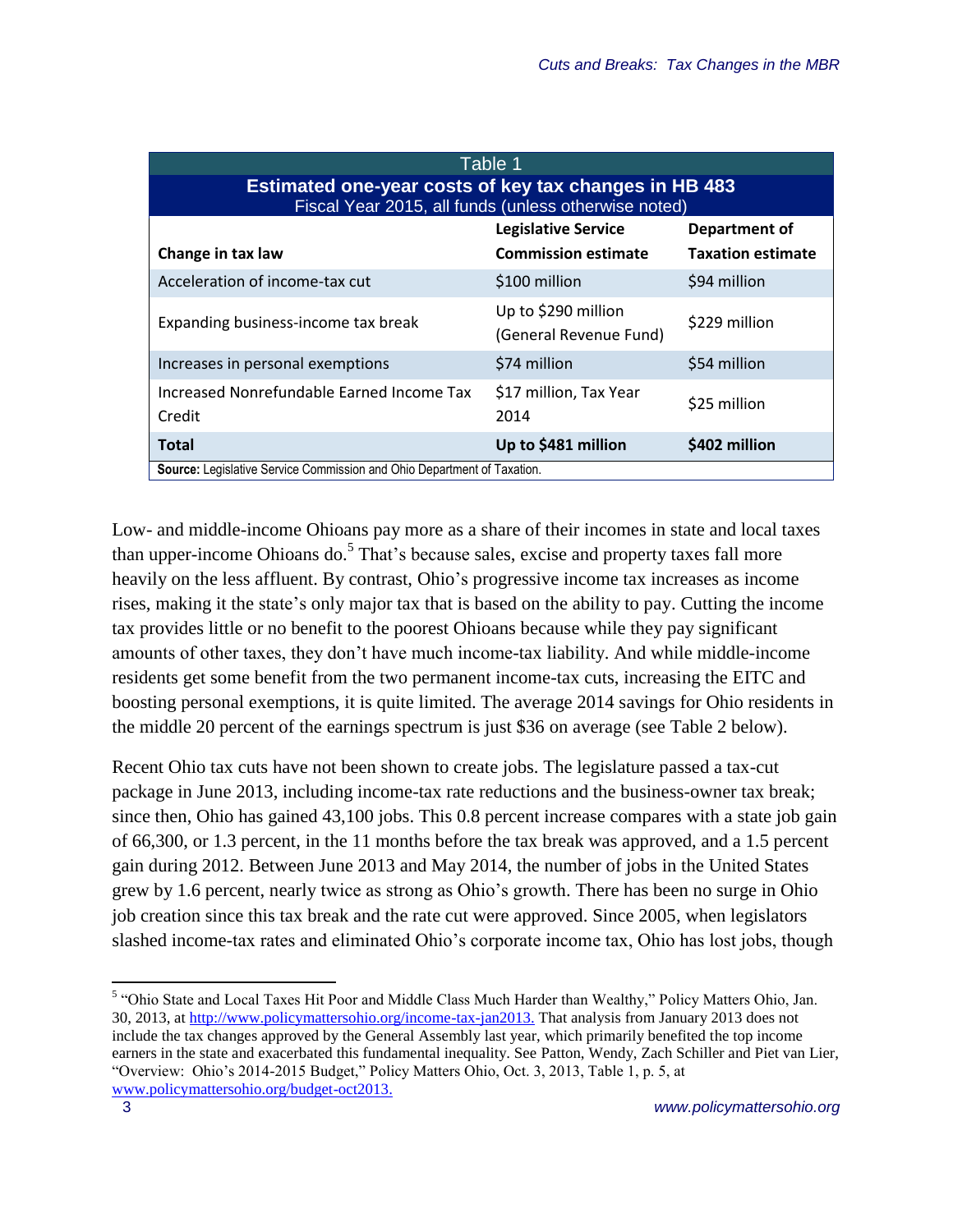the nation has gained them. While the state unemployment rate has fallen from its peak, a large part of the decline reflects the drop-out of more than 100,000 Ohioans from the labor force. These workers are no longer officially counted as unemployed.

By far the largest component of the tax cuts for Fiscal Year 2015 in House Bill 483, as shown in Table 1, is the temporary expansion of the income-tax deduction for business income. While this has been billed as a job creation measure, the vast majority of those who can take advantage of it do not employ anyone and are unlikely to do so.<sup>6</sup> Many are self-employed, earn side income from other jobs, or are passive investors. Though overnight this tax deduction became one of the biggest breaks in Ohio's tax code, it is spread among hundreds of thousands of owners who have averaged just \$731 in annual tax benefits apiece so far.<sup>7</sup> It's no surprise that that isn't generating much job growth.

Like other income-tax cuts, the latest batch favors the wealthiest Ohioans. An analysis by the Institute on Taxation and Economic Policy, a nonprofit research group with a model of the tax system, found that overall, half of the tax cut this year will go to the 5 percent of Ohioans with incomes over \$151,000 a year. The top 1 percent of Ohioans, who had incomes of at least \$360,000 last year, will receive an average tax cut of \$1,846. The middle fifth, who made between \$34,000 and \$54,000, will see an average tax cut of just \$36.

Though the tax package includes an expansion of the state Earned Income Tax Credit (EITC), a positive step, this does little for the poorest Ohioans.<sup>8</sup> Overall, the bottom fifth, who make less than \$19,000, will get just 1 percent of the tax benefits from the package, or an average of just \$4. Table 2 provides a breakdown of the average effect of the four changes on taxes to be paid on 2014 income: $9$ 

l

<sup>&</sup>lt;sup>6</sup> See Zach Schiller, "Tax Break for Business Owners Won't Help Ohio Economy," Policy Matters Ohio, Apr. 2, 2013, a[t www.policymattersohio.org/tax-breakpr-apr2013.](http://www.policymattersohio.org/tax-breakpr-apr2013) A recent national study by researchers at the U.S. Treasury Department found that only 11 percent of taxpayers reporting business income – and 2.7 percent of all income-tax payers – own a bona fide small business with employees other than the owner. See Matthew Knittel, Susan Nelson, Jason DeBacker, John Kitchen, James Pearce, and Richard Prisinzano, "Methodology to Identify Small Businesses and Their Owners," Office of Tax Analysis, U.S. Department of Treasury, August 2011, Table 8,

a[t http://1.usa.gov/1kbDNoT.](http://1.usa.gov/1kbDNoT)

 $<sup>7</sup>$  That average reflects those taxpayers that had claimed the deduction by mid-May; taxpayers will continue filing</sup> extensions through Oct. 15. Conversation with Gary Gudmundson, Ohio Department of Taxation, May 20, 2014. <sup>8</sup> For more details on how the expanded EITC will affect Ohioans, see Zach Schiller and Hannah Halbert, "Flawed Tax Cuts in Senate Budget Bill," Policy Matters Ohio, May 27, 2014, Table 4, at

[http://www.policymattersohio.org/senate-budget-may2014.](http://www.policymattersohio.org/senate-budget-may2014) The poorest Ohioans would see almost no benefit at all; the increase in the tax credit would be so small that it would round to no change in the average tax. Only 1 percent of the total increase in the credit would go to the fifth of Ohioans who made less than \$19,000 last year, and even among the small number who benefited, the average increase in the size of their credit would be just \$6 a year.  $9$  Ibid. For a more detailed breakdown of the other components of the tax changes, see Table 3.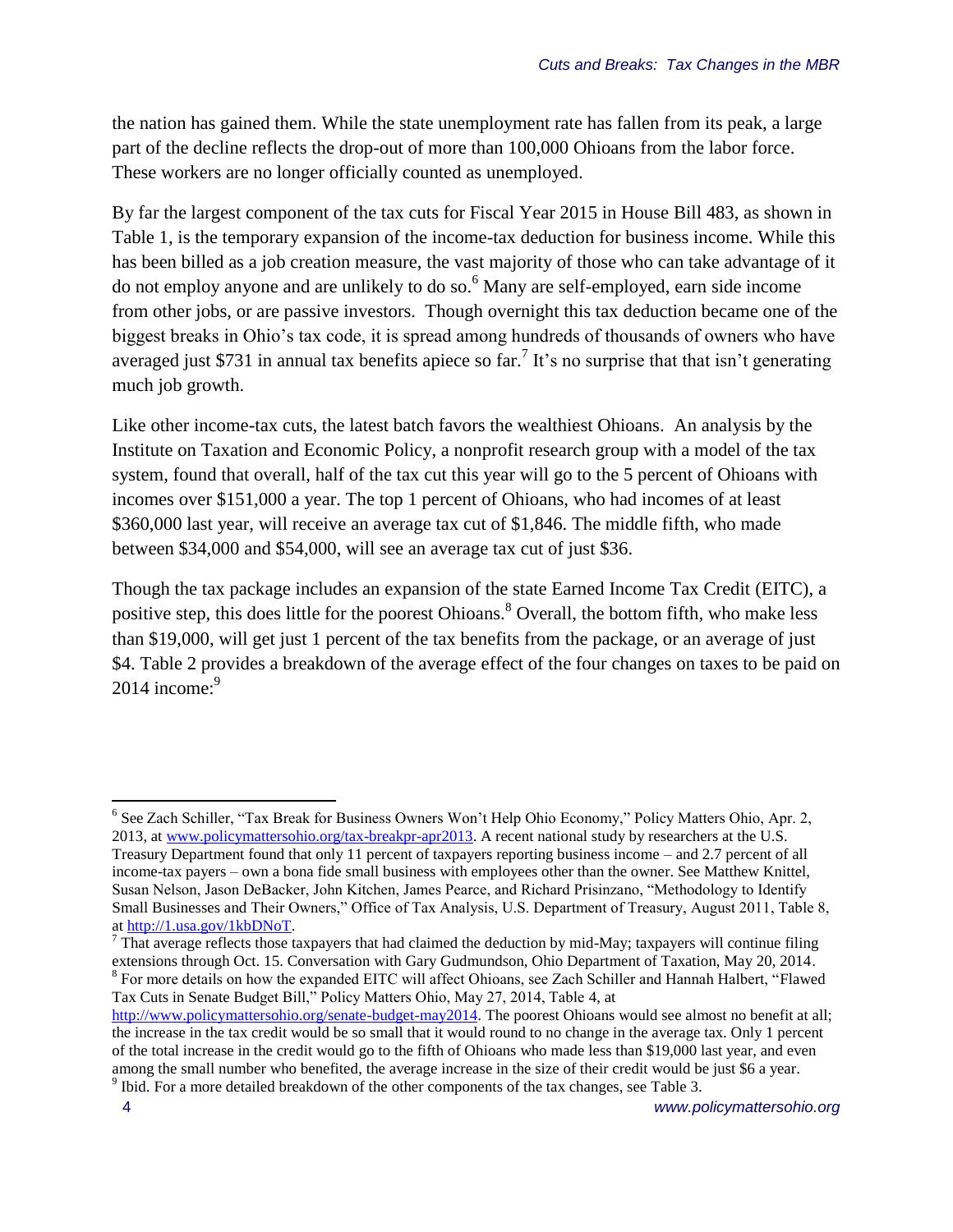| Table 2                                                         |                       |                         |                         |                         |                          |                           |                      |  |
|-----------------------------------------------------------------|-----------------------|-------------------------|-------------------------|-------------------------|--------------------------|---------------------------|----------------------|--|
| Impact for Tax Year 2014 of income-tax proposals in Senate bill |                       |                         |                         |                         |                          |                           |                      |  |
|                                                                 | Lowest<br><b>20%</b>  | Second<br>20%           | <b>Middle</b><br>20%    | Fourth 20%              | <b>Next 15%</b>          | Next $4%$                 | Top 1%               |  |
| Income range                                                    | Less than<br>\$19,000 | $$19,000 -$<br>\$34,000 | $$34,000 -$<br>\$54,000 | $$54,000 -$<br>\$82,000 | $$82,000 -$<br>\$151,000 | $$151,000 -$<br>\$360,000 | \$360,000 or<br>more |  |
| Average income                                                  | \$11,000              | \$26,000                | \$44,000                | \$66,000                | \$106,000                | \$217,000                 | \$1,006,000          |  |
| Average tax change                                              | $-$ \$4               | $-$ \$24                | $-$36$                  | $-$40$                  | $-$56$                   | $-$ \$282                 | $-$1,846$            |  |
| Share of change                                                 | 1%                    | 8%                      | 12%                     | 14%                     | 14%                      | 19%                       | 31%                  |  |

**Source:** Institute on Taxation and Economic Policy, May 2014. Covers total 2013 income and includes Ohio residents only. Includes acceleration of acrossthe-board rate reduction, higher Earned Income Tax Credit, increased personal exemptions and expansion of the business-income deduction.

## **Tax Breaks**

House Bill 483 and House Bill 492, another bill that originated in Governor Kasich's MBR proposal and was just signed into law, both contain other tax provisions. Some make changes that may ease tax administration. But while they do not have the same consequences for the amount of tax revenue the state receives, both set out tax policy and in some instances provide special tax breaks to individual companies or investors. Among the provisions of these bills are the following:

#### **House Bill 492**

**Loosened requirements for an existing investment tax credit.** HB 492 includes a proposed change in the InvestOhio personal income-tax credit.<sup>10</sup> Under this credit, investors can receive a 10 percent income-tax credit for investing in qualified small companies with Ohio operations and holding onto the investment for at least five years. The bill reduces the holding requirement to two years. Currently, this program does not include a requirement that those companies create

 $\overline{\phantom{a}}$  $10$  The director of the Ohio Development Services Agency is authorized to award up to \$100 million in such tax credits during the current two-year state budget, which ends on June 30, 2015. As described by the agency, "InvestOhio is a new tool to provide much needed capital into Ohio's small businesses, helping them create jobs." See Ohio Development Services Agency, InvestOhio Program, at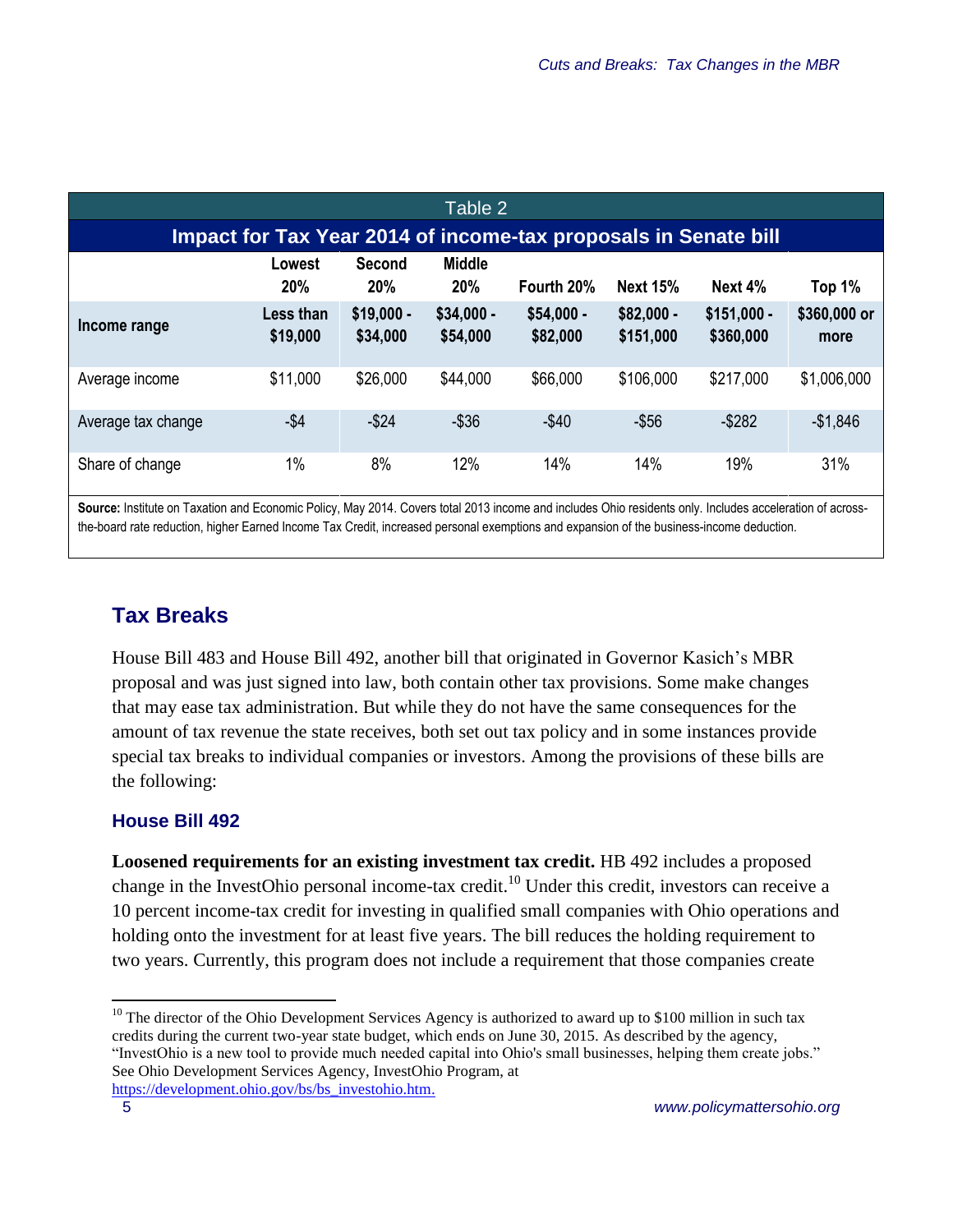any new jobs. Investors are eligible for the credit if the companies they invest in simply pay to their existing employees an amount equal to the investment received (This is one of a number of different ways the small business can invest the cash for investors to qualify. See Ohio Revised Code, Section 122.86(1)(d)). This loophole should be closed. Investors should not receive tax credits – money that otherwise could be used for needed public investments – for investing in companies that simply continue to pay existing employees.

**Hitachi Medical Systems America Inc. is allowed to apply for a retroactive Enterprise Zone tax abatement** for its property in Twinsburg, which had been the subject of a case the company had appealed to the Ohio Supreme Court. Hitachi's application had been denied by Tax Commissioner Joseph W. Testa because the application was made by Hitachi while the property was owned by a separate entity, HMSA Properties LLC. Testa ruled, and the Board of Tax Appeals upheld, that under Ohio law, only an owner can apply for exemption, so he did not have jurisdiction to consider the application. While this might be merely a formality, since HMSA is wholly owned by Hitachi, which is HMSA's agent, and they share the same address, telephone and fax numbers, it was one that was taken seriously by the tax authorities. The case has been stayed for mediation, and under the bill, the property owner may apply for an exemption, including any unpaid taxes, penalties and interest that arose because it wasn't exempted.

This provision was tailored to benefit Hitachi, but like similar tax measures designed at the behest of specific firms, there is no way to know that by reading the bill itself. The bill says it covers "an enterprise zone agreement entered into under section 5709.63 of the Revised Code by the record owner of qualified property and the board of county commissioners of a county having a population greater than five hundred thousand but less than six hundred thousand with the consent of a municipal corporation having a population greater than fifteen thousand but less than twenty thousand. For the purposes of this section, population is determined by reference to the 2010 decennial census."<sup>11</sup> The LSC in its fiscal note on the bill notes that the property could include Tallmadge or Twinsburg in Summit County, or Springboro or Vandalia in Montgomery County.<sup>12</sup> This provision underlines that Ohioans should be able to find out easily who is benefiting from proposed changes in the tax code.

**The basis was changed for collecting what is now called the Petroleum Activity Tax,** so that it is based on an average price-per-gallon index and the number of gallons first sold in Ohio by a taxpayer, instead of on each taxpayer's actual gross receipts. This tax, previously called the Motor Fuel Receipts Tax, was created last year by the General Assembly after the Ohio Supreme Court ruled that Commercial Activity Tax receipts on motor fuel had to be used for highway purposes. The LSC estimated that the change in the definition of gross receipts would cost \$6.2

<sup>&</sup>lt;sup>11</sup> House Bill 492, As Enrolled, at http://www.legislature.state.oh.us/bills.cfm?ID=130 HB 492.

<sup>&</sup>lt;sup>12</sup> Ridzwan, Ruhaiza, Legislative Service Commission, Fiscal Note & Local Impact Statement, Am.Sub. H.B. 492 of the  $130<sup>th</sup>$  General Assembly, As Enacted, June 3, 2014, p. 9, at [http://www.lsc.state.oh.us/fiscal/fiscalnotes/130ga/hb0492en.pdf.](http://www.lsc.state.oh.us/fiscal/fiscalnotes/130ga/hb0492en.pdf)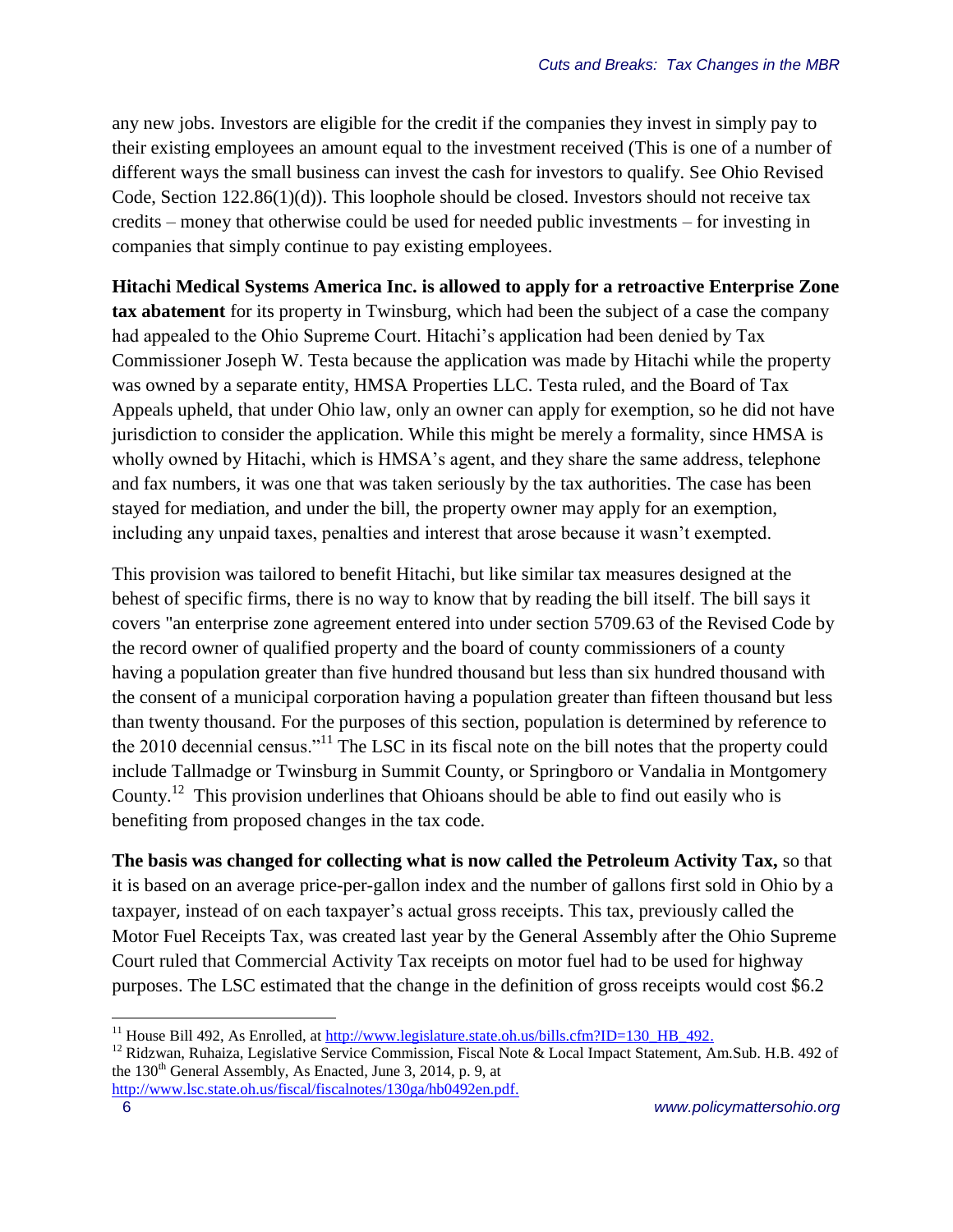million in revenue a year, most of which would have gone to the Highway Operating Fund of the Department of Transportation.<sup>13</sup> The administration estimates the cost at \$2 million.<sup>14</sup>

**Job creation tax credits that had previously been awarded to companies for use against the Commercial Activity Tax may be used against the Petroleum Activity Tax** to the extent the taxpayer couldn't claim the full amount against the CAT. The Taxation Department estimated the cost of this shift at \$9.8 million.<sup>15</sup> That's the amount this is expected to reduce credits taken against the CAT and increase them on the PAT.<sup>16</sup>

HB 492 also made some other changes that tightened up on tax credit programs. It allows the director of the Development Services Agency (DSA) to reduce a research and development loan tax credit if the loan recipient fails to comply with requirements specified in the loan agreement. And job creation tax credits, one of the state's economic development incentives, are likely to produce a smaller benefit during the first year they take effect. That's because the bill eliminates the previous practice of computing the credit based on the employer's increase in income-tax withholdings during just part of the year. Though it noted that this change was likely to reduce the amount of first-year credits, the LSC did not estimate the amount. <sup>17</sup> The bill also authorizes the taxation department to disclose information to the DSA to evaluate potential credits, grants and loans.<sup>18</sup>

#### **House Bill 483**

**House Bill 483 expands a property-tax exemption approved in the last budget covering fraternal organizations** such as the Masons, which provide financial support for charitable purposes. It reduces from 100 to 85 the number of years an organization has to have been operating in the state with a state governing body. The LSC noted that, "The Moose fraternal organization, the state governing body of which was founded in 1928, would likely benefit from this change."<sup>19</sup> Other fraternal organizations may benefit, it added. The LSC estimated that statewide, the provision would reduce local property taxes by "very roughly" \$1 million (the taxation department estimated the impact would be minimal, and also said it was unaware of any other fraternal organizations that might benefit). <sup>20</sup> Now that this tax break has been extended to cover

 $\overline{a}$ 

 $13$  Ibid, p. 8.

<sup>&</sup>lt;sup>14</sup> Email from Gary Gudmundson, Ohio Department of Taxation, June 18, 2014

 $15$  Ibid.

 $16$  This wouldn't change the overall cost of the credit, but would shift the impact among different state funds.

<sup>&</sup>lt;sup>17</sup> Op. cit., Legislative Service Commission Fiscal Note on Am. Sub. H.B. 492, p. 5.

<sup>&</sup>lt;sup>18</sup> Tax Commissioner Testa told the publication Tax Analysts that the taxation department and the DSA had had an informal agreement since 2012 to review the tax status of a company that applies for credits, but that HB 492 would streamline the process. Koklanaris, Maria, "Ohio Bill to Make Tax Credit Process More Transparent Goes to Governor," Tax Analysts, June 5, 2014.

<sup>&</sup>lt;sup>19</sup> Legislative Service Commission, Comparative Document (Including Both Language and Appropriation Changes) House Bill 483, 130<sup>th</sup> General Assembly, Appropriations/Mid-Biennium Review (FY 2014/FY2015), As Enacted, June 17, 2014, p. 224, a[t http://www.lsc.state.oh.us/fiscal/mbr130/comparedoc-hb483-en.pdf](http://www.lsc.state.oh.us/fiscal/mbr130/comparedoc-hb483-en.pdf) 

<sup>&</sup>lt;sup>20</sup> Ibid, p. 224, and email from Gary Gudmundson, Ohio Department of Taxation, June 18, 2014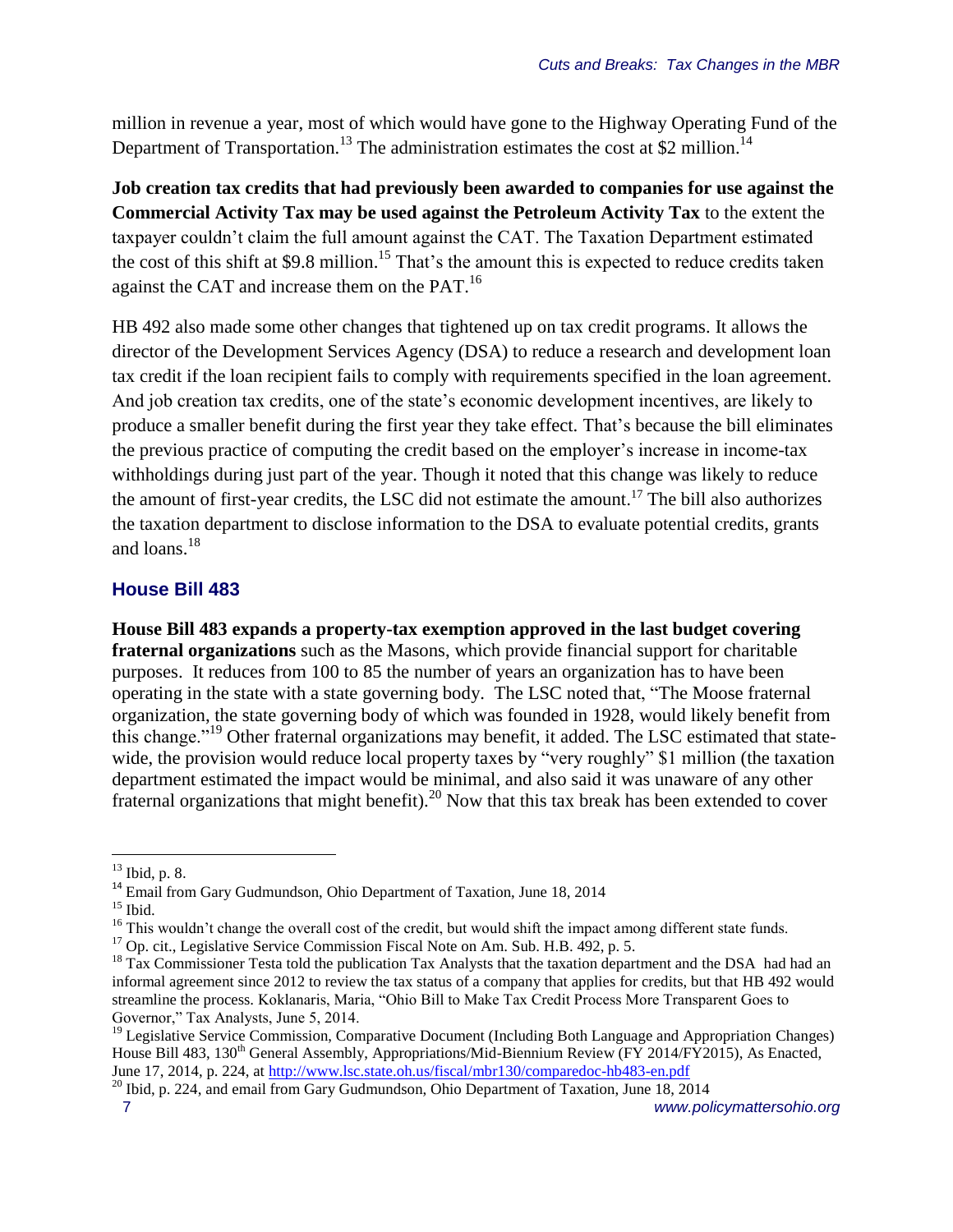not only the Masons but the Moose, other organizations can be expected to seek further reductions in the time requirement so they, too, can qualify.

**The bill allows investors to temporarily take the historic preservation tax credit against the state's main business tax, the Commercial Activity Tax**, which has not been among the taxes for which this credit could be used. That was one of two provisions in the bill involving this program, a refundable tax credit that can be used by investors to receive a tax credit of up to 25 percent of qualified expenditures for rehabilitating a historic building. Credits are evaluated and approved by the director of the Development Services Agency and are limited to \$5 million.<sup>21</sup> This measure was opposed by the Ohio Manufacturers Association, much as it and a number of other business groups have opposed a number of proposed CAT credits and exclusions out of concern that such measures erode the base of the tax.<sup>22</sup>

According to the Ohio Department of Taxation, the provision will benefit a variety of taxpayers that, without this provision in the law, would not have been able to use historic preservation tax credits that they had previously been awarded.<sup>23</sup> For instance, this includes some investors that previously paid the corporate franchise tax, a tax that has been repealed, and did not have a place to claim historic-preservation credits they had expected to use. It also covers certain taxpayers who had previously paid the Dealers in Intangibles (DIT) Tax, a tax on mortgage and securities brokers, finance companies and others that was eliminated recently and replaced for some with another, new tax on financial institutions. Some of these former DIT taxpayers instead are paying the CAT, and as a result, were unable to apply historic preservation tax credits they had received.<sup>24</sup> Altogether, the taxation department estimates the cost of this shift at \$39 million in Fiscal Year 2015, with some residual the following fiscal year.

The provision also allows some other investors in historic preservation projects, or in nonprofits that may have received the tax credits, to continue benefiting from the tax break though they do not pay the Commercial Activity Tax. Under the bill, someone who gets a historic preservation tax credit but is not a CAT taxpayer is allowed to file a CAT return for the purpose of claiming

<sup>&</sup>lt;sup>21</sup> Though the credit is capped at \$5 million, in any one year, the refund cannot exceed \$3 million, and the rest can be carried over for up to five years.

<sup>&</sup>lt;sup>22</sup> Ohio Manufacturers' Association, "Get the CAT Credit for Rehab of Historic Buildings Out of Bill," Apr. 4, 2014. OMA Chairman Eric Burkland's letter to House Speaker Bill Batchelder and Senate President Keith Faber is a[t http://www.ohiomfg.com/wp-content/uploads/2014-04-04\\_lb\\_tax\\_OMA.CAT\\_.Leadership.3.26.2014.pdf.](http://www.ohiomfg.com/wp-content/uploads/2014-04-04_lb_tax_OMA.CAT_.Leadership.3.26.2014.pdf)

 $^{23}$  E-mails from Gary Gudmundson, Ohio Department of Taxation, June 18 and June 20, 2014.

<sup>&</sup>lt;sup>24</sup> One interesting irony is that some of these former DIT taxpayers benefited when that tax was eliminated. They were allowed to pay the CAT, instead of shifting over to pay a newly created tax on financial institutions, which would have cost them more. The taxation department says that these former DIT taxpayers aren't the major beneficiaries among the variety that will be able to claim the credit temporarily against the CAT. However, for that small number who are benefiting from the latest change in the historic preservation credit, it means their tax break is being protected on top of the tax cuts they received.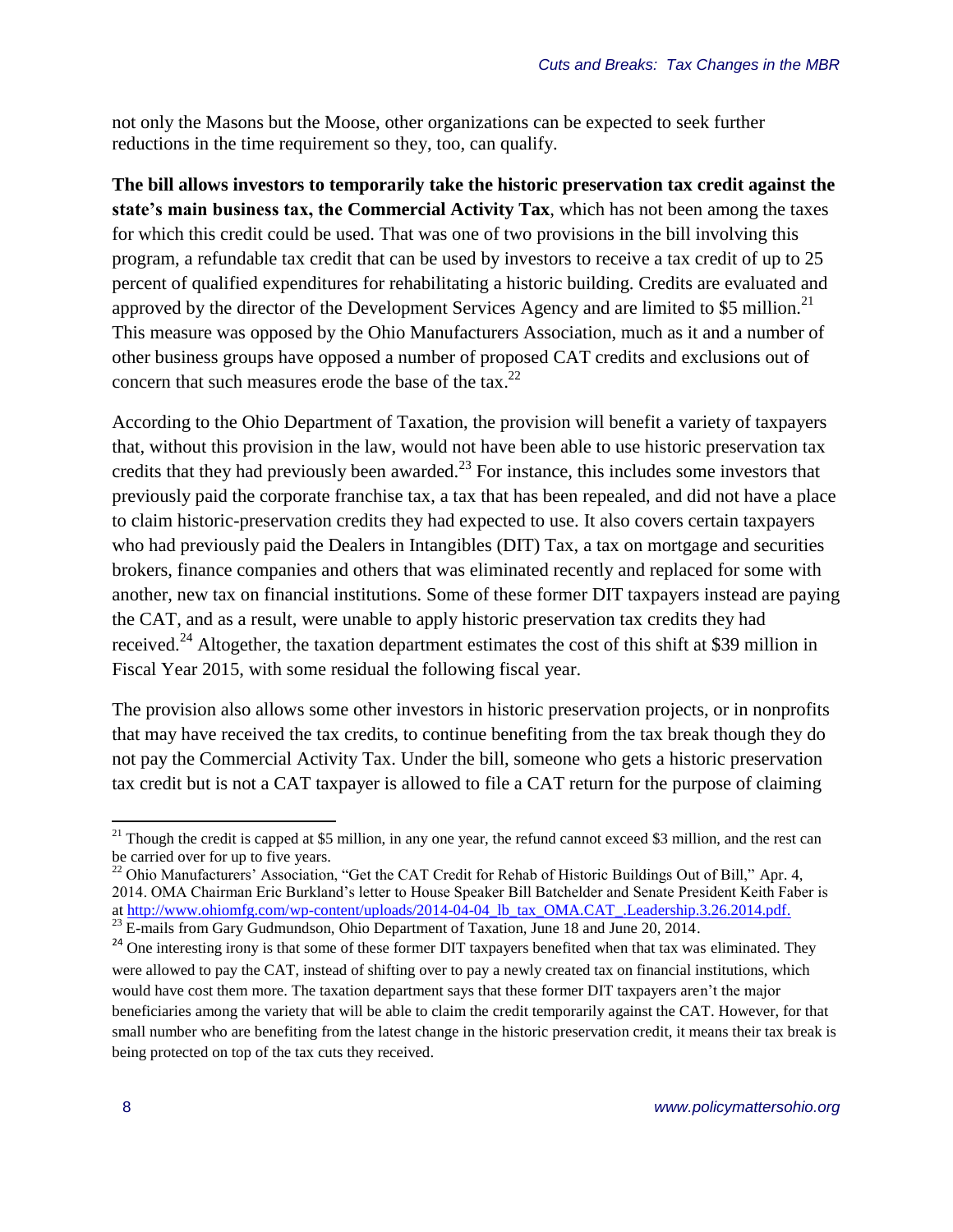the credit (permitting certain businesses with less than \$150,000 in annual gross receipts to claim the credit though they don't pay the CAT). In essence, as the taxation department explains, the legislation "makes the CAT the place where different taxpayers can go to claim the historic credit if they have no other place to claim it." It is unknown who might benefit from this provision; the \$39 million cost was estimated from individual company tax returns and therefore is confidential. $25$ 

**The bill also allows one tax credit each biennium worth up to \$25 million to go to a person whose rehabilitation of an historic building qualifies as a "catalytic project."** This is defined as "an historic building, the rehabilitation of which will foster economic development within two thousand five hundred feet of the historic building."<sup>26</sup> This might support the project to turn the old May Co. department store building in downtown Cleveland into apartments, which already has won \$5 million in such credits.<sup>27</sup> The bill does not change the \$60 million annual maximum of historic preservation credits, and restricts claims for the catalytic credit to increments of \$5 million a year. It also mandates that the owner spend more than \$75 million on qualified rehabilitation expenditures for the catalytic project.

Among the other provisions of the bill are tax changes including:

**A property tax break for an organ and blood donation organization**. House Bill 483 exempts from taxation real property of a charitable organization that is used exclusively by the organization for receiving, processing, distributing, researching, or developing human blood, tissues, eyes or organs. This will affect one entity, according to the taxation department.<sup>28</sup>

**Additions in the authorized uses of revenue from Tax Incentive Financing**. The law authorizes political subdivisions to use revenue collected from Tax Increment Financing to fund the provision of gas or electric service through privately owned facilities if that is necessary for economic development. Previously, such payments could be used for public infrastructure improvements specified in the ordinance approving the TIF, including provision of gas or electric service, but the law did not expressly allow that through privately owned facilities.

 $\overline{a}$ 

 $25$  E-mail from Gary Gudmundson, Ohio Department of Taxation, June 24, 2014

<sup>&</sup>lt;sup>26</sup> House Bill 483, As Enrolled, Section 149.311, at http://www.legislature.state.oh.us/bills.cfm?ID=130 HB 483. The project also has to meet all the existing requirements for the credit. In deciding whether a project qualifies as catalytic, the development services director also has to consider the number of jobs the project will create and the effect that issuing the credit would have on the availability of credits for other applicants, given the \$60 million annual cap.

<sup>&</sup>lt;sup>27</sup> Jarboe McFee, Michelle, "May Co. apartment plans could benefit from "catalytic project" change to Ohio taxcredit program," *The Plain Dealer*, June 25, 2014, at

[http://www.cleveland.com/business/index.ssf/2014/06/may\\_co\\_apartment\\_revamp\\_could.html#incart\\_river](http://www.cleveland.com/business/index.ssf/2014/06/may_co_apartment_revamp_could.html#incart_river) and "May Co., Worthington apartment plans in downtown Cleveland among top winners of state tax credits," *The Plain Dealer*, Dec. 20, 2013, at

[http://www.cleveland.com/business/index.ssf/2013/12/may\\_co\\_worthington\\_redevelopme.html.](http://www.cleveland.com/business/index.ssf/2013/12/may_co_worthington_redevelopme.html)

<sup>&</sup>lt;sup>28</sup> E-mail from Gary Gudmundson, Ohio Department of Taxation, June 18, 2014